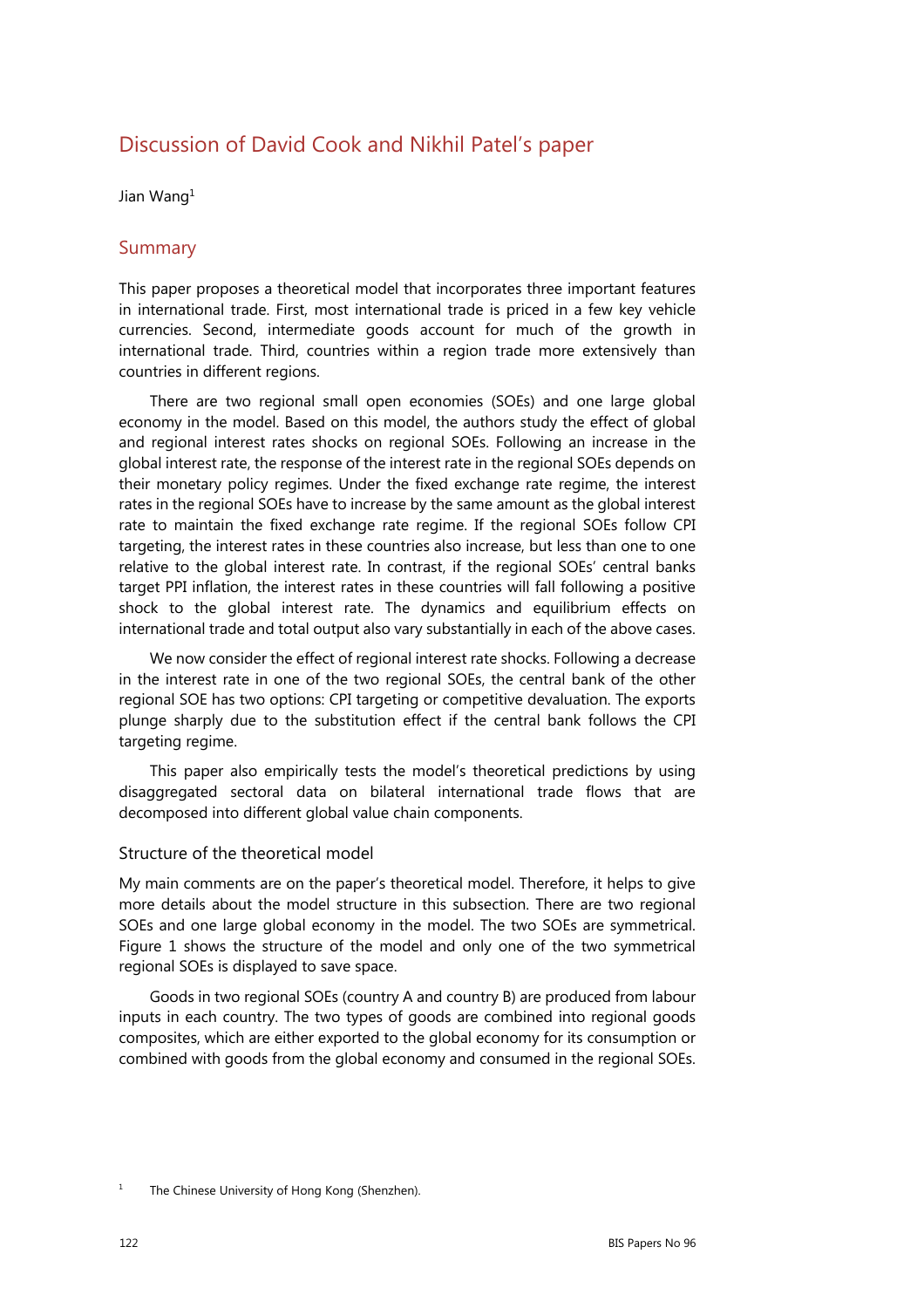

There are two important features in this production structure. First, the final consumption goods are produced along a global value chain. For instance, the exports of country A contain the imported intermediate goods from country B. Second, exports of SOEs are priced in a vehicle currency (global dollar). This deviation from the standard invoicing currency strategy (eg local currency pricing and producer currency pricing in Devereux and Engel (2002)), plus sticky prices, implies different exchange rate pass-throughs following an interest rate shock.

## **Comments**

I have three comments on the theoretical model of the paper and one comment on its identification strategy in the empirical section. My comments on the theoretical model focus on its policy implications and the connection between model predictions and the scenario after the 2008 financial crisis.

#### Comments on the theoretical model

The paper proposes a very rich DSGE model that appropriately captures the import features of regional SOEs. The authors demonstrate that such a model produces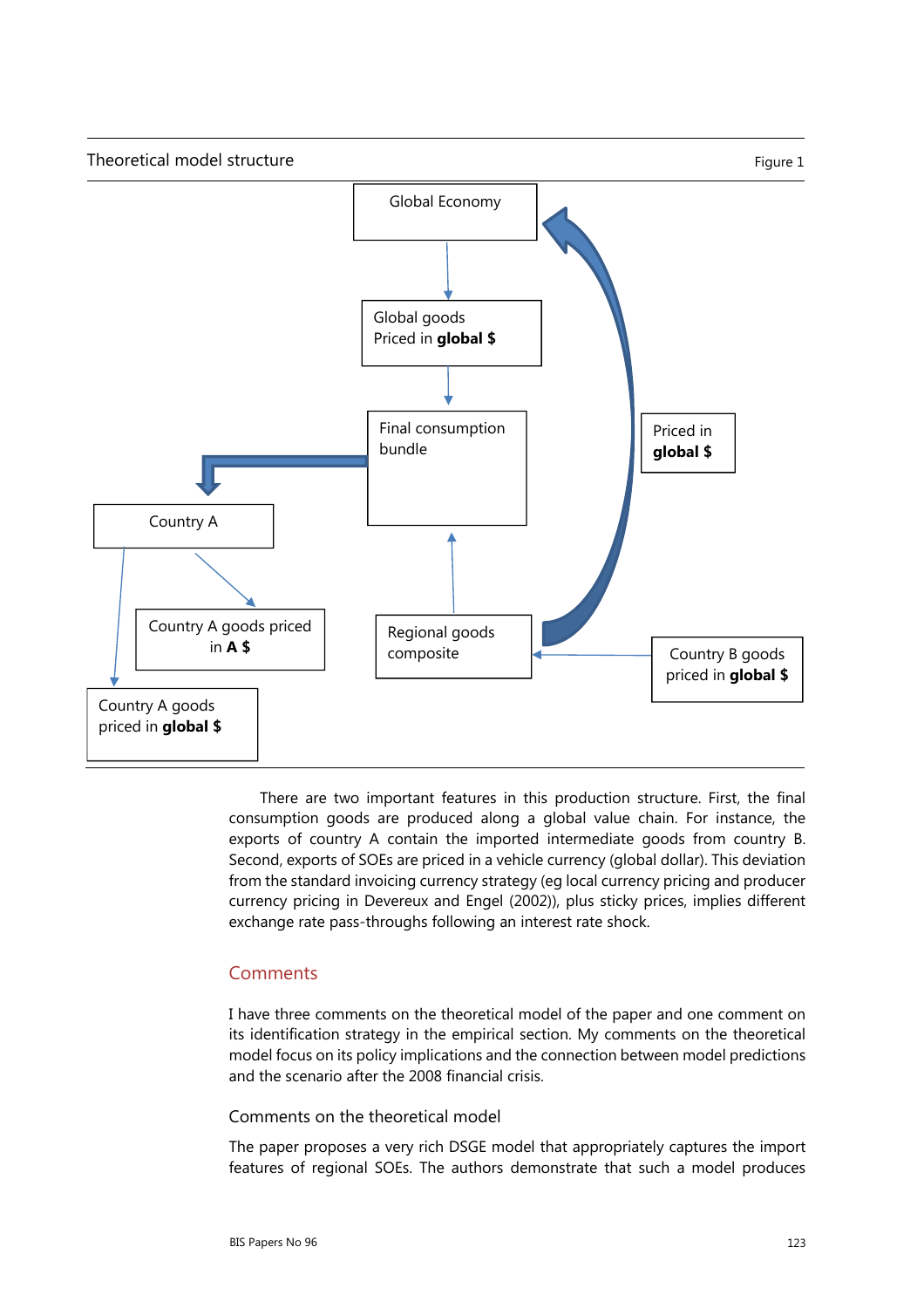dynamics and general equilibrium outcomes that are substantially different from those in standard models. These results are very interesting by themselves, reminding us that some simplifications in standard models may create misleading results in matching data and making policy suggestions.

The authors may want to utilise such a rich model in monetary policy evaluation in the future. The monetary policy parameters in the model are calibrated to the standard values in the literature. However, it is not clear if such a policy is optimal or not. The authors may want to find out what is the welfare-based optimal policy in the model, which is an important advantage of such a rich general equilibrium model relative to reduced-form/partial equilibrium models.

The policies in the regional SOEs are assumed to be symmetrical in the model following a global interest rate shock. It would be interesting to relax this assumption. In reality, some regional SOEs impose more restrictions on exchange rate fluctuations than others. When the United States tightens or loosens its monetary policy, how will this affect these regional SOEs with different policy regimes? What are the optimal policy for these regional SOEs in this case? And is this policy also globally optimal? The model in this paper provides a great framework for answering these important questions. I would encourage the authors to explore them further.

It would also be interesting to connect the model predictions with what happened during the global financial crisis in 2008. When the Federal Reserve loosened the monetary policy through unconventional policy tools such as quantitative easing, many emerging markets adopted similar loose policies, although their domestic economies remained relatively resilient at the time. Policymakers in emerging markets were concerned that the accommodative monetary policy in the United States would weaken the dollar, which in turn would hurt the exports of emerging economies if they did not follow a loose monetary policy.

This concern seems to be legitimate in the model of this paper because the substitution effect is very strong under the model's setup. The authors find that if country A's currency depreciates against the US dollar due to an expansionary monetary shock in country A, country B may suffer a substantial export decrease if it does not devalue its currency against the dollar. Intuitively, country B's exports are priced in the US dollar and the prices are fixed in the short run. The depreciation of country A's currency against the US dollar has two effects on country B's exports. First, it reduces the consumption of country B's goods in country A. Second, country A will also replace some intermediate inputs that it imports from country B, which are used to produce goods exported to the global economy. Following a similar logic, when the United States loosens its monetary policy, the regional SOEs may engage in competitive policy, loosening to protect their exports. The authors might want to check if that is the case if policymakers prefer to stabilise their exports. In addition, it is useful to check whether such a policy is optimal or not, either locally or globally.

#### Comments on empirical results

To measure the US monetary policy, the authors employ the shadow rate calculated from the dynamic factor model in Lombardi and Zhu (2014). It would be useful to check the robustness of the main findings when the shadow rate is recovered from other methods, such as the one in Wu and Xia (2015).

The authors may also consider taking the endogeneity issue more seriously in their empirical work. For instance, the monetary policy shocks identified from event studies, such as in Neely (2010).